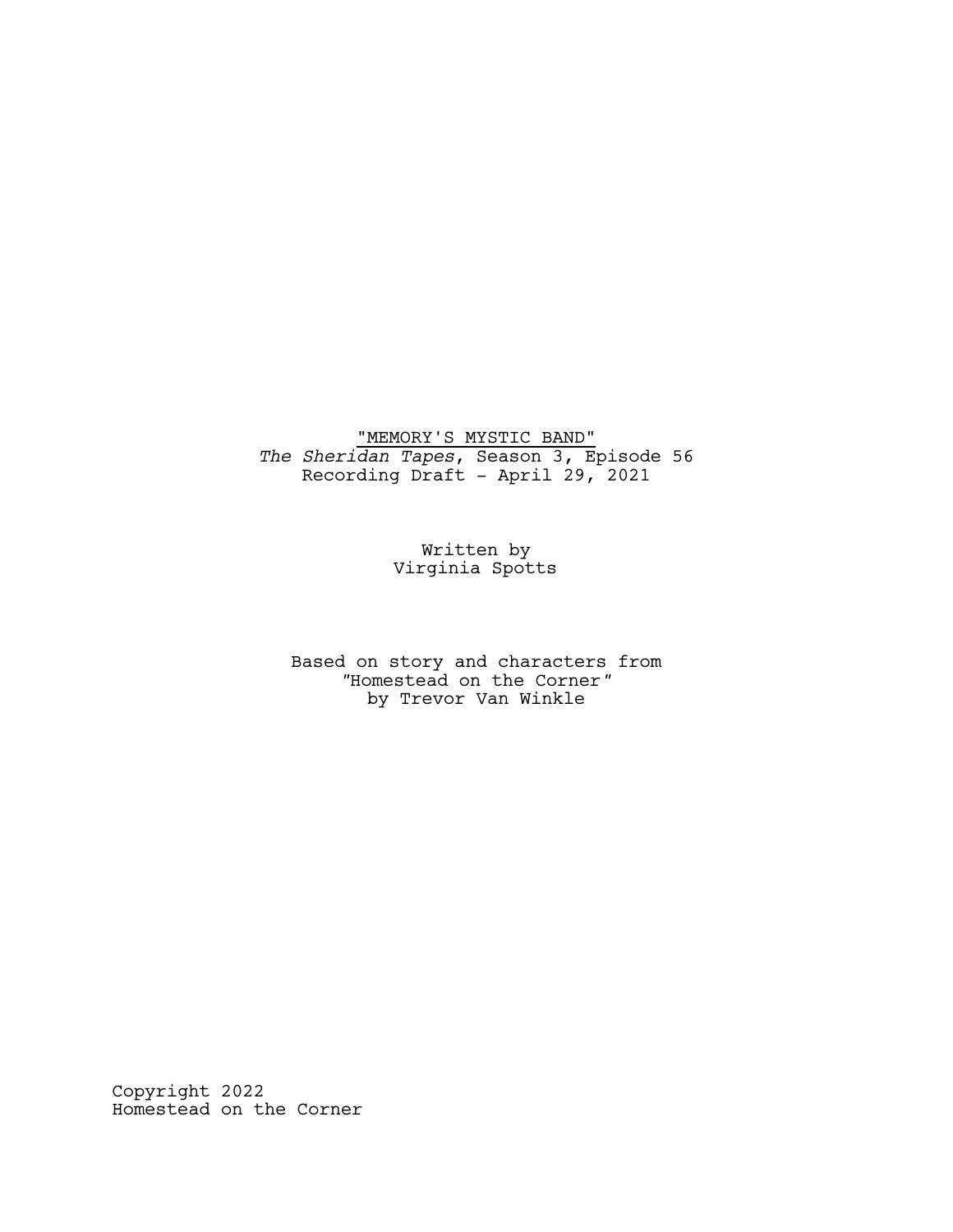1. INT. SHERIDAN HOME - ANNA'S ROOM - NIGHT - 11/04/1989

A quiet suburban home on a quiet suburban street. There's a gentle knock on the bedroom door before it creaks open slightly.

> ANDREW SHERIDAN (soft, low) Anna? Not asleep yet, are you?

Anna (age 5) shakes her head no.

ANDREW SHERIDAN (CONT'D) (relieved) I was hoping not. You know I've been promising to start *Alice's Adventures in Wonderland*... should we do it?

Anna wiggles back and forth in her sheets, sitting up excitedly.

> ANDREW SHERIDAN (CONT'D) (CHUCKLES) Alright... the little caterpillar wants a story.

Andrew takes a seat in the old rattan armchair next to Anna's bed, cracking the old paperback open as he CLEARS HIS THROAT.

> ANDREW SHERIDAN (CONT'D) (reading) "Chapter 1: Down the Rabbit-Hole. (beat) Alice was beginning to get very tired of sitting by her sister on the bank, and of having nothing to do: once or twice she had peeped into the book her sister was reading, but it had no pictures or conversations in it, "and what is the use of a book," thought Alice, "without pictures or conversations?" (beat) So she was considering in her own mind (as well as she could, for the hot day made her feel very sleepy and stupid) whether the pleasure of making a daisy-chain would be worth the trouble of getting up and picking the daisies, when suddenly a White Rabbit with pink eyes ran close by her. (MORE)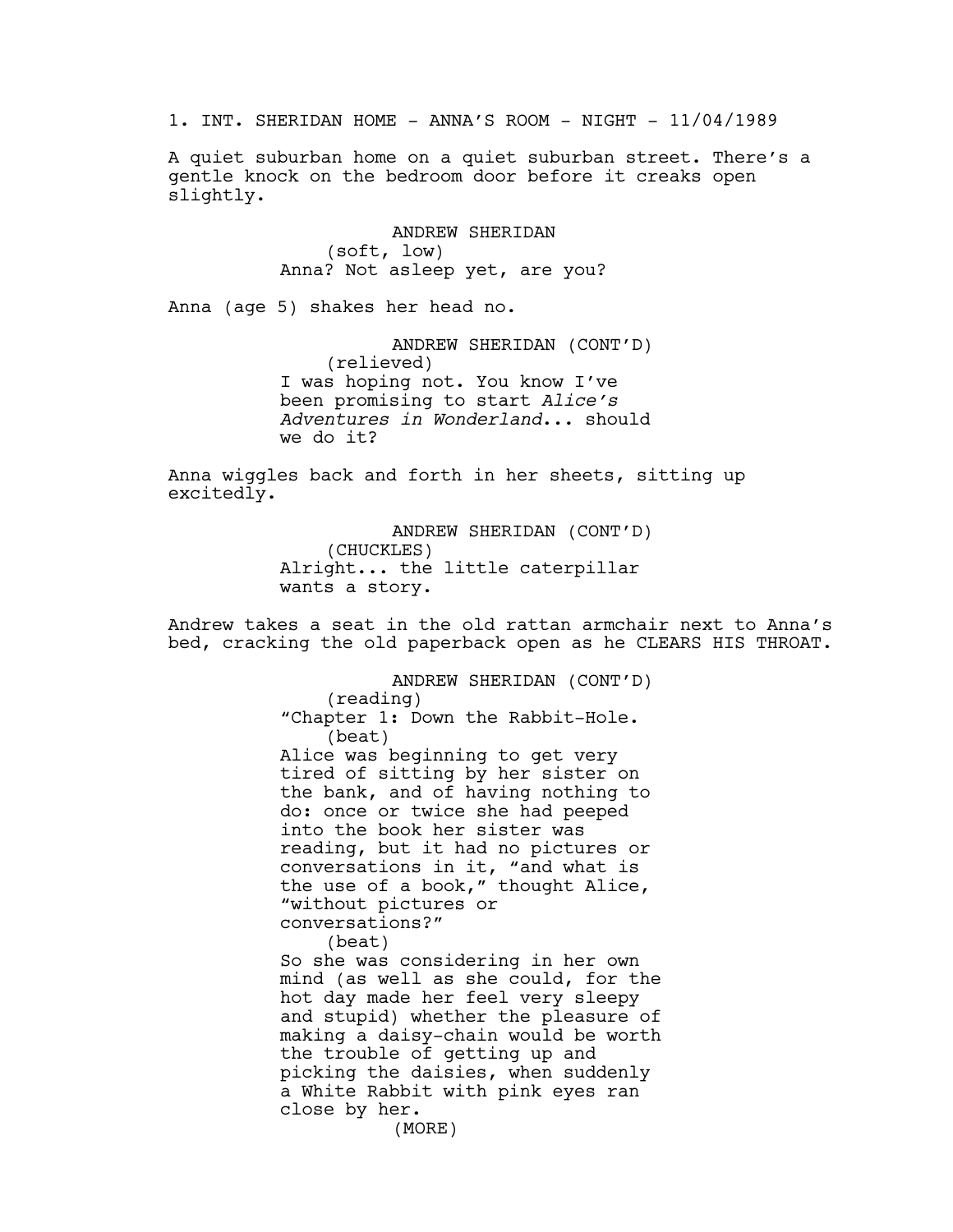ANDREW SHERIDAN (CONT'D)

(beat) There was nothing so very remarkable in that; nor did Alice think it so very much out of the way to hear the Rabbit say to itself, "Oh dear! Oh dear! I shall be too late!" (when she thought it over afterwards, it occurred to her that she ought to have wondered at this, but at the time it all seemed quite natural); but when the Rabbit actually took a watch out of its waistcoat-pocket, and looked at it, and then hurried on, Alice started to her feet, for it flashed across her mind that she had never before seen a rabbit with either a waistcoat-pocket, or a watch to take out of it, and burning with curiosity, she ran across the field after it, and was just in time to see it pop down a large rabbit-hole under the hedge.

(beat)

In another moment down went Alice after it, never once considering how in the world she was to get out again. The rabbit-hole went straight on like a tunnel for some way, and then dipped suddenly down, so suddenly that Alice had not a moment to think about stopping herself before she found herself falling down what seemed to be a very deep well.

(beat)

Either the well was very deep, or she fell very slowly, for she had plenty of time as she went down to look about her, and to wonder what was going to happen next. First, she tried to look down and make out what she was coming to, but it was too dark to see anything; then she looked at the sides of the well...

Andrew slows, noting that Anna's breathing has become slow and steady -- she's fast asleep. HE LAUGHS SOFTLY, then closes the book and backs out of the room.

As he gently closes the door, he whispers...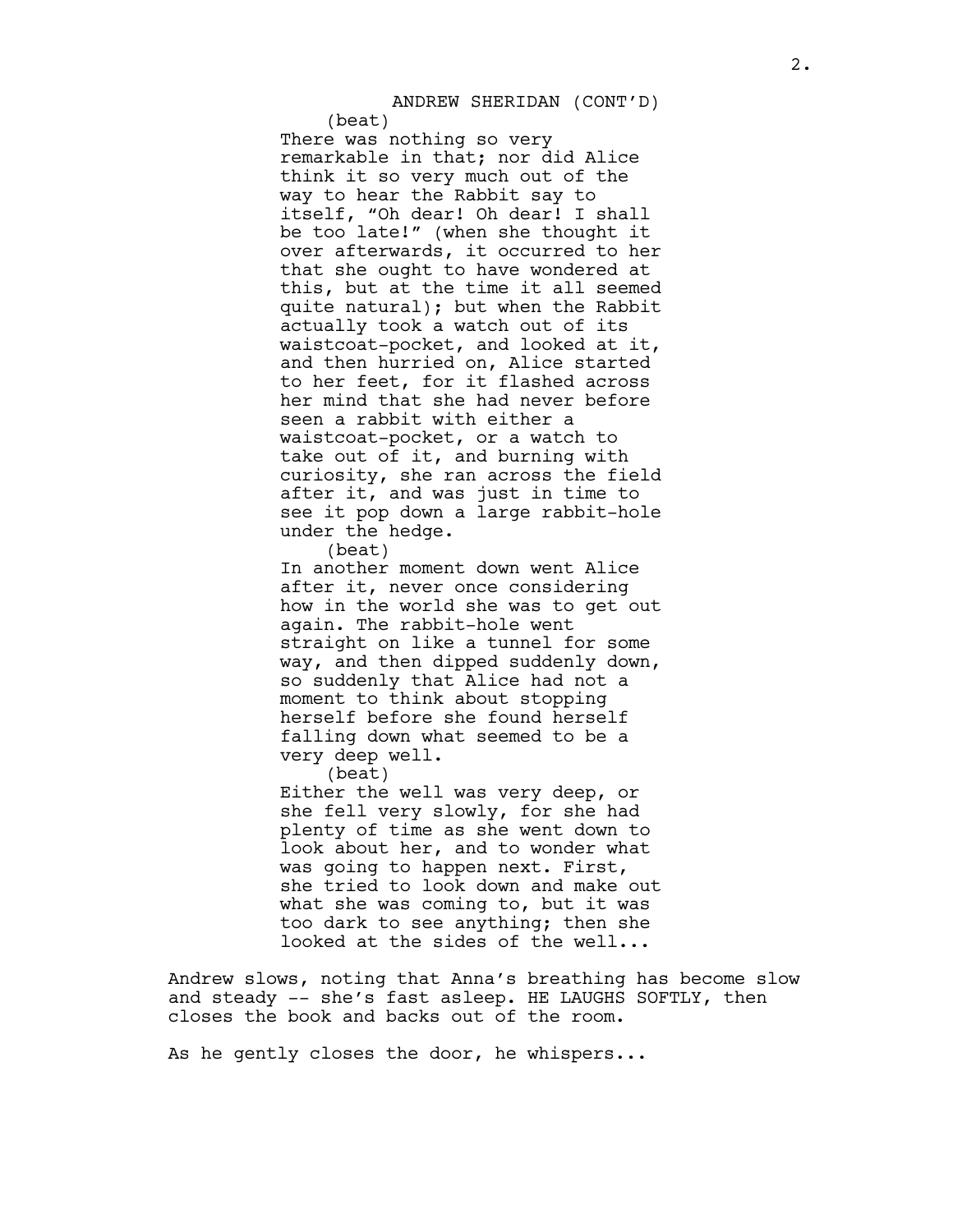ANDREW SHERIDAN (CONT'D) (full of love) Sleep tight, little caterpillar.

CLICK.

2. INT. MERIWETHER FACILITY - SAM'S QUARTERS - DAY -11/21/1019

Sam starts his recorder on a quiet morning -- the distant sounds of machinery hum in the background.

## SAM BAILEY

(recovered and crisp) Samuel Isaac Bailey, recording for ISPHA internal records -- daily log, November 21st, 2019 at 9:05am Mountain Standard Time. It's been about a week since we returned from Pennsylvania and our encounter with the Oraculites. It's been nice to take a break and settle in, especially now that the rest of us are here. Bill's got Rob, Kate's got Peter and Andrew, and Maria's... well, I guess Maria's technically still on her own, but she and Ren are still friendly enough that I don't think she feels too lonely. I've been spending a bit of time with Jerry and Russel, but... honestly, I think I just needed some time alone after being hunted and stuck in a tree with the four of them. And Jerry seems to be busy most of the time, though god knows what he's doing. I doubt ISPHA's letting him run the impound lot from here, but... I don't know. (beat) Honestly, begin stuck in this

facility isn't as bad as I thought it would be. I could use a bit more fresh air and sunlight, but the atrium helps alleviate that. It's just down the hall from the dorm area, and it's got a huge skylight that filters down from the surface, with a couple rocks and benches and a small tree growing in the middle... some kind of ash, I think.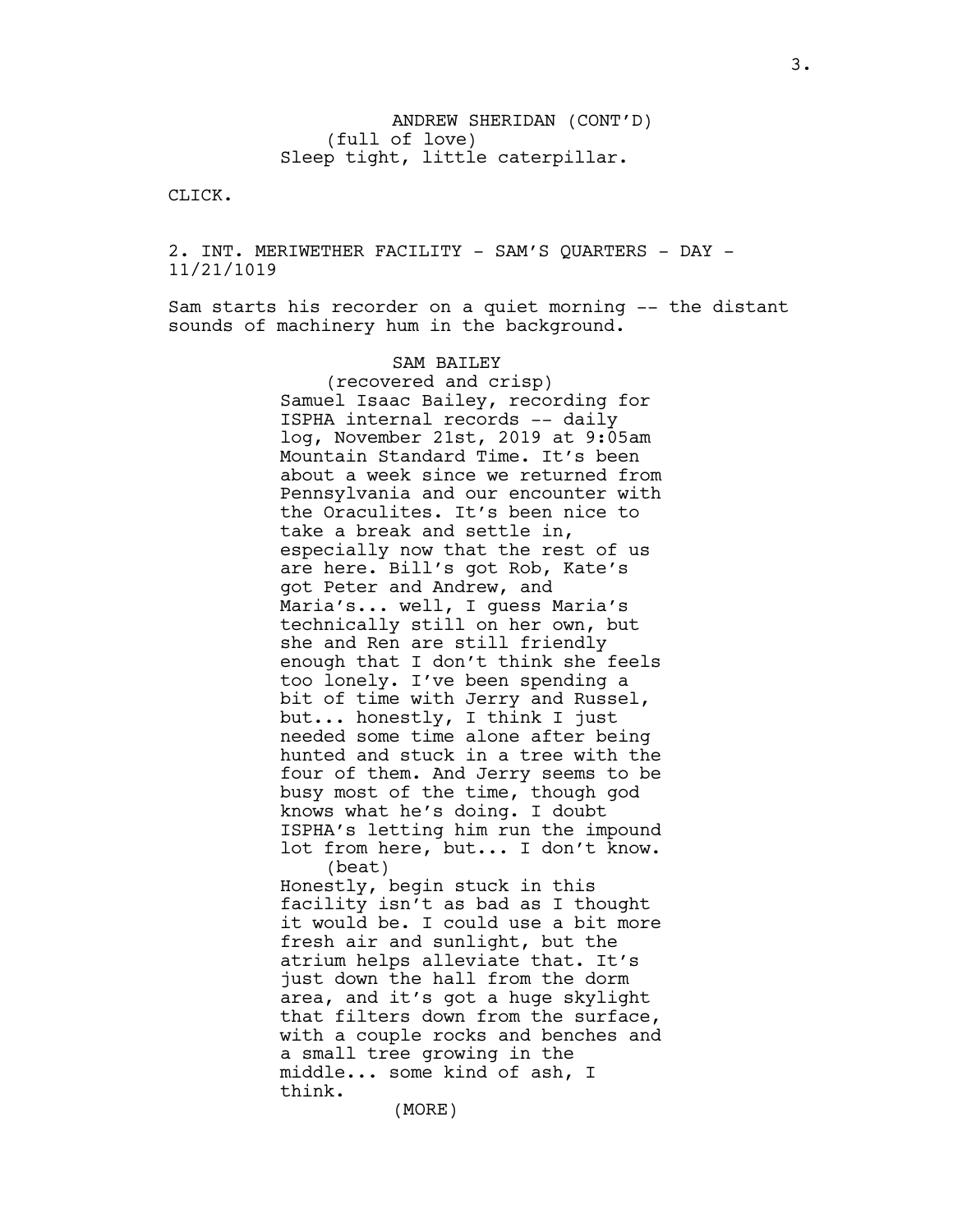It's a good place to go if you need to feel a little more normal. It's hard to have the place to yourself, but... I mean, that's to be expected. I don't know what other experiments are running here, but the facility seems like it's packed. And all the tech here is top-of-the-line, from what I've seen... someone's clearly putting a lot of money into this place. Well -- minus the intercoms. Those only seem to work when they want to. SAM BAILEY (CONT'D)

(beat, refocusing) Oh, right -- investigation update. Over the past week, I've done the mind-numbing and emotionally exhausting task of double checking all of the tapes from my previous investigation at OCPD, just be extra thorough now that they're back in my custody. It's taken a while, but I've finally placed them all in a constructed timeline that seems to match up with what I know of her life. Now all I have left are the tapes that I originally discounted as gibberish, paranoia, o r . .

.<br>(SIGHS)

Drug-induced fabrication. Along with the tapes she made while working with ISPHA. When Ren first handed those over, I was eager to dive in and listen, but I've found myself... hesitating. I ended up reviewing the familiar tapes before delving into the unfamiliar, but still... something makes me uncertain about starting.

(beat, then dismissing fears)

I guess I'll start with one I've at least partially listened to. At the time, I thought it was just a draft of a story Anna was writing, a kind of... allegory or fairytale that didn't have any bearing on her disappearance. I turned it off halfway, but... I think there might be more to it than I thought. (beat) Here goes nothing.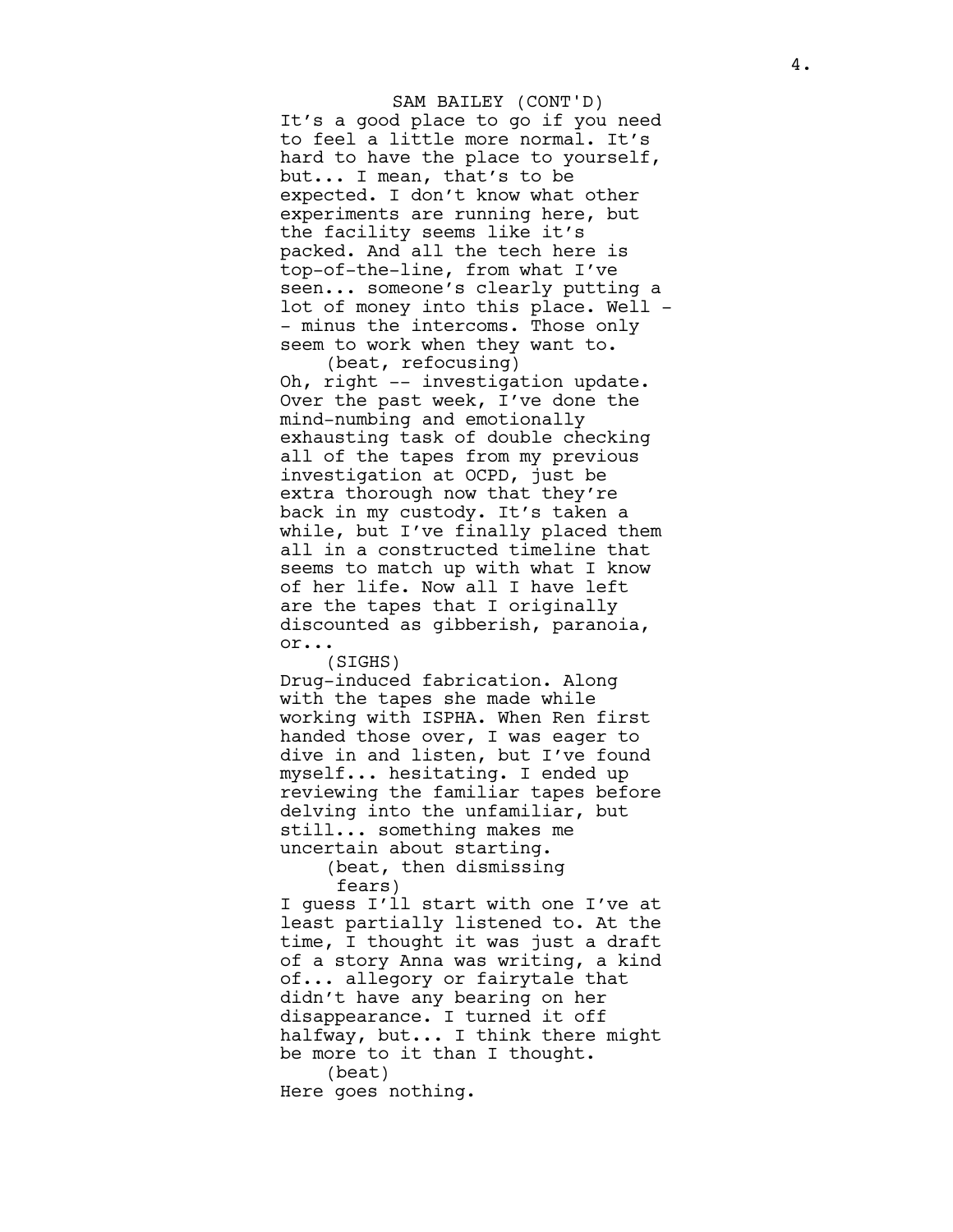CLICK.

3. INT. ANNA SHERIDAN'S HOUSE - BEDROOM - NIGHT - 10/31/15

A quiet, rainy night -- the kind of night where introspection and paranoia can equally take hold.

> ANNA SHERIDAN (making truth with fiction) Deep in the forests of Northern California, on a backwoods road off a backwoods highway, there is a place few eyes have seen: Elysium Circle. A hundred acres of pristine campgrounds, respectful amenities, and winding gravel roads belie a curious truth: that there is nothing safe in the purpose of those unhallowed grounds.

> (beat) Elysium was the pleasure-filled resting place of the ancient Greek heroes. It's a revealing namesake for this secret place. If the men who named it truly know what they conjured in their rituals, through their songs, and in their actions... they would have given it a different name. In their pride, their world-swallowing hubris, they laid claim to a fantastical vision of perfection, security, and endless, self-serving decadence. This, in truth, was the only god they served.

> > (beat)

But their story is one too dangerous to tell in bare truths, even in the quiet of a rainy night far from any listening ears. Other tellers have found themselves diagnosed with a nervous breakdown, sent off to an exclusive rehab center, or lost to a sudden suicide under suspicious circumstances. So instead –- I'm telling you the story of Athene, and her home... the Elysian Glen.

(beat, out of storytelling mode slightly) (MORE)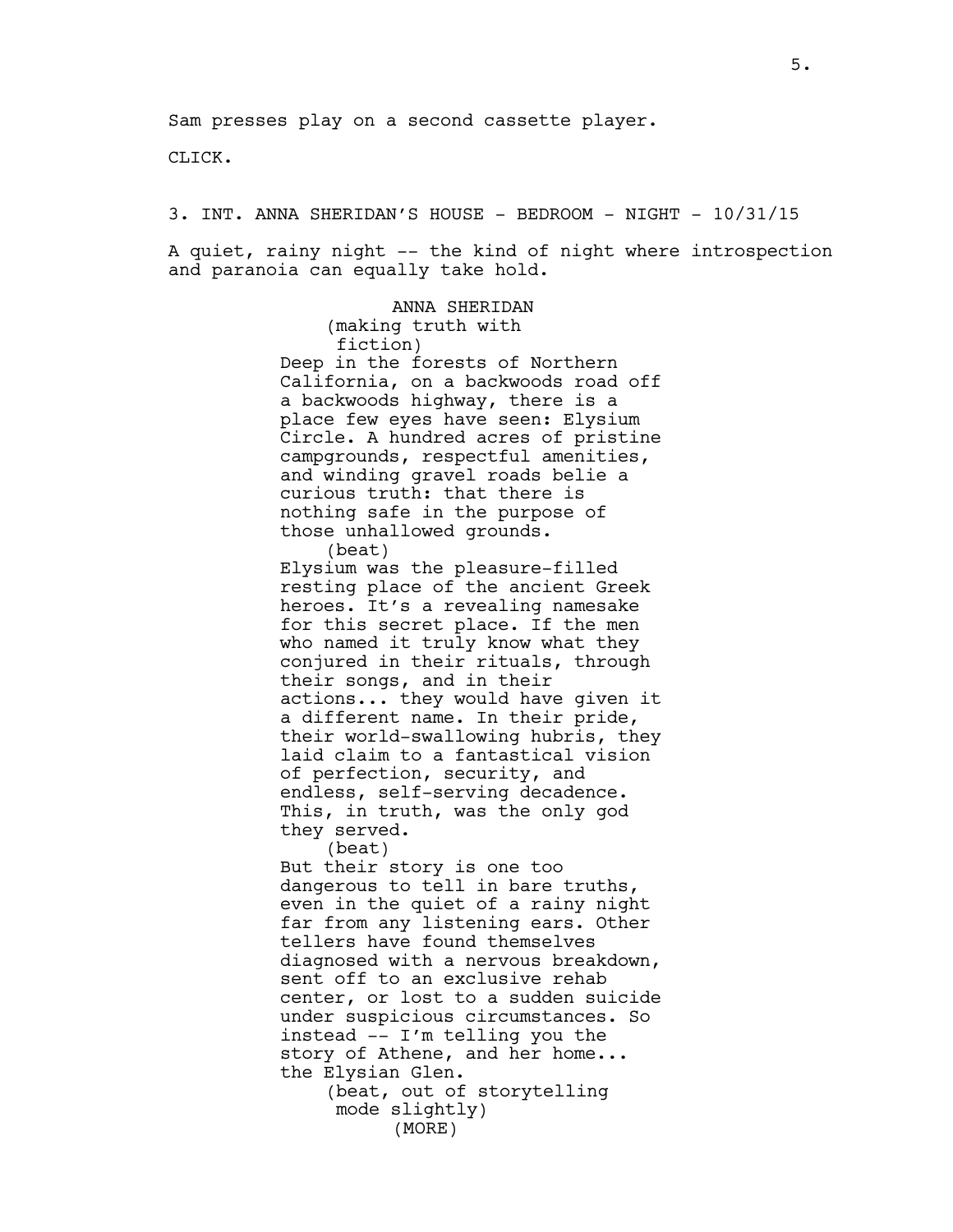If you are listening to this, then for legal purposes, I will reiterate that the story I'm about to tell is a work of fiction, and any similarity to any persons living or dead is purely coincidental. Of course. ANNA SHERIDAN (CONT'D)

(beat, into story) Once upon a time, there was a flighty woodland sprite named Athene. She lived in the beautiful forest of the Elysian Glen with her father, a woods fairy who seemed older than time itself in her eyes, and just as solid. Her father cared for their land as if he were its father too, and the creatures and people in it regarded him as such. Athene and her father loved their home -- the bubbling creeks so full of life and noisy joy; the soft carpet of leaves that covered the forest floor when autumn came; the gentle calls of the birds and beasts that filled the air with music; and the strong, arching crowns of the tallest trees, where they sat and shivered at the vast sea of starlight above them. Their home protected them, and they protected their home. Protected it, that is, until the day when the great kings first visited the glen. (beat)

Of course, there was nothing remarkable about that first visit. Creatures and nobility from every land had sought out the Elysian Glen, seeking rest, inspiration, or shelter from their persecutors. And so, to Athene and her father, the presence of these kings was an exciting development. Athene, after all, had only ever known friends beneath the canopy of her home... why should this be any different? (beat)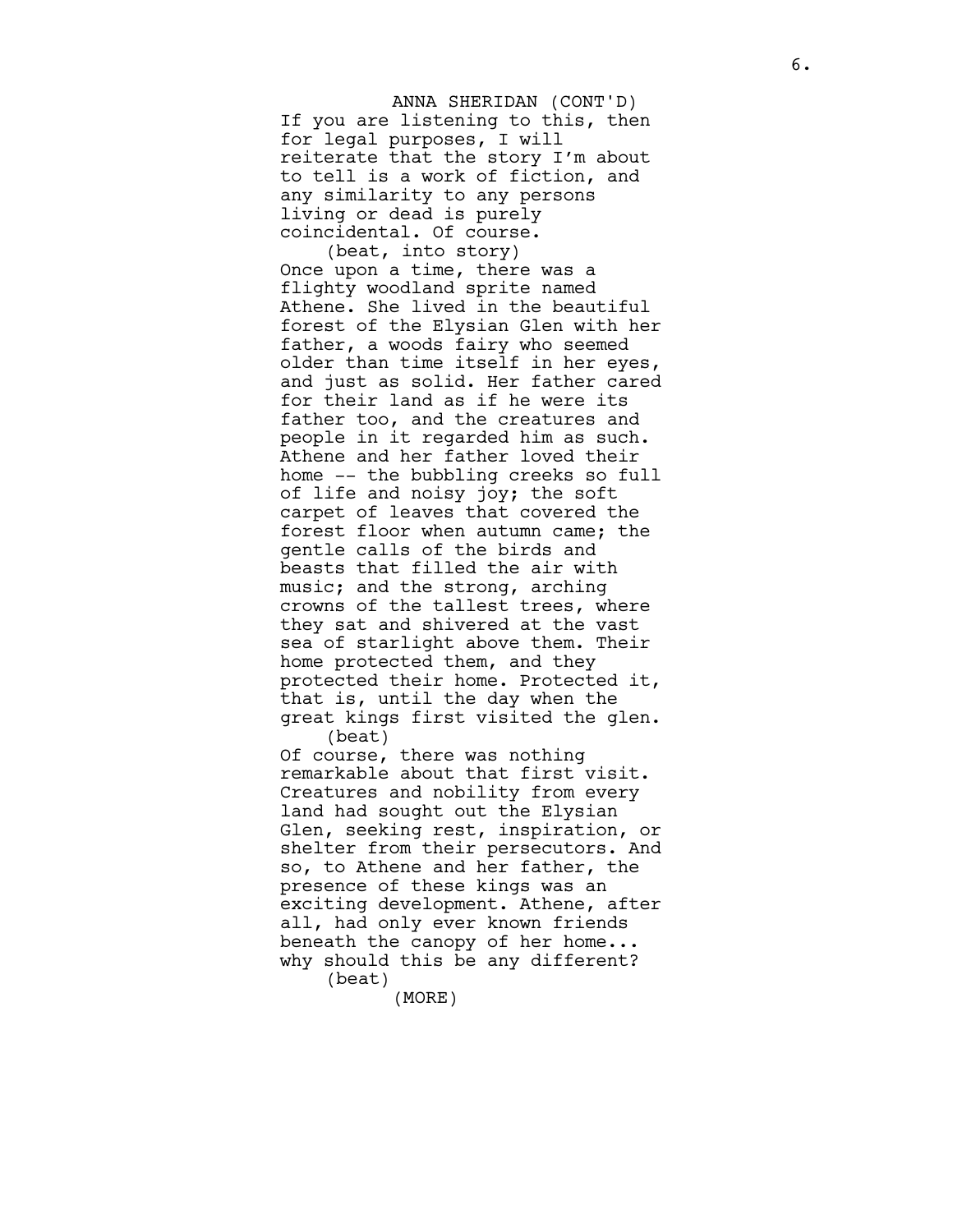The great kings, understandably, desired quiet in the woods, and so each creature did their best to give them the privacy they sought (at least, that's what they told each other -- the woods were full of over-curious eavesdroppers, like every wild and quiet place). One night, after a day of gathering roots and nuts in the forest, Athene's father returned with strange news. The kings hade made a proclamation (though to whom, he wasn't certain): every year, a fortnight after midsummer, the great kings would return to the Elysian Glen to share in the bounty of the forest, to rest and encourage one another, and to create a great treaty of peace between their kingdoms. And it would all be due to the magic of the Elysian Glen, a place they so admired for its beauty and goodness. As part of this treaty, however, they would build a fortress to house their yearly feasts -- a structure which, according to their proclamation, would remain modest and unobtrusive, so as not to take away from the natural beauty of their retreat. ANNA SHERIDAN (CONT'D)

(beat)

The years went by, and the great kings did according to their word. In fact, so secret and unobtrusive was their fortress that in the third year, Athene's curiosity drew her to their camp. She had tried to keep her distance, but she eventually her need to know exactly what they did each year overpowered her sense of courtesy and fear. (beat)

In the years prior, she'd only ever seen a distant glow against the treetops on their final night in the forest -- always in the same place, always the same light, as if it was a hulking figure lit by firelight. No sound ever made its way to her treetop hollow, nor did she ever see anything else. (MORE)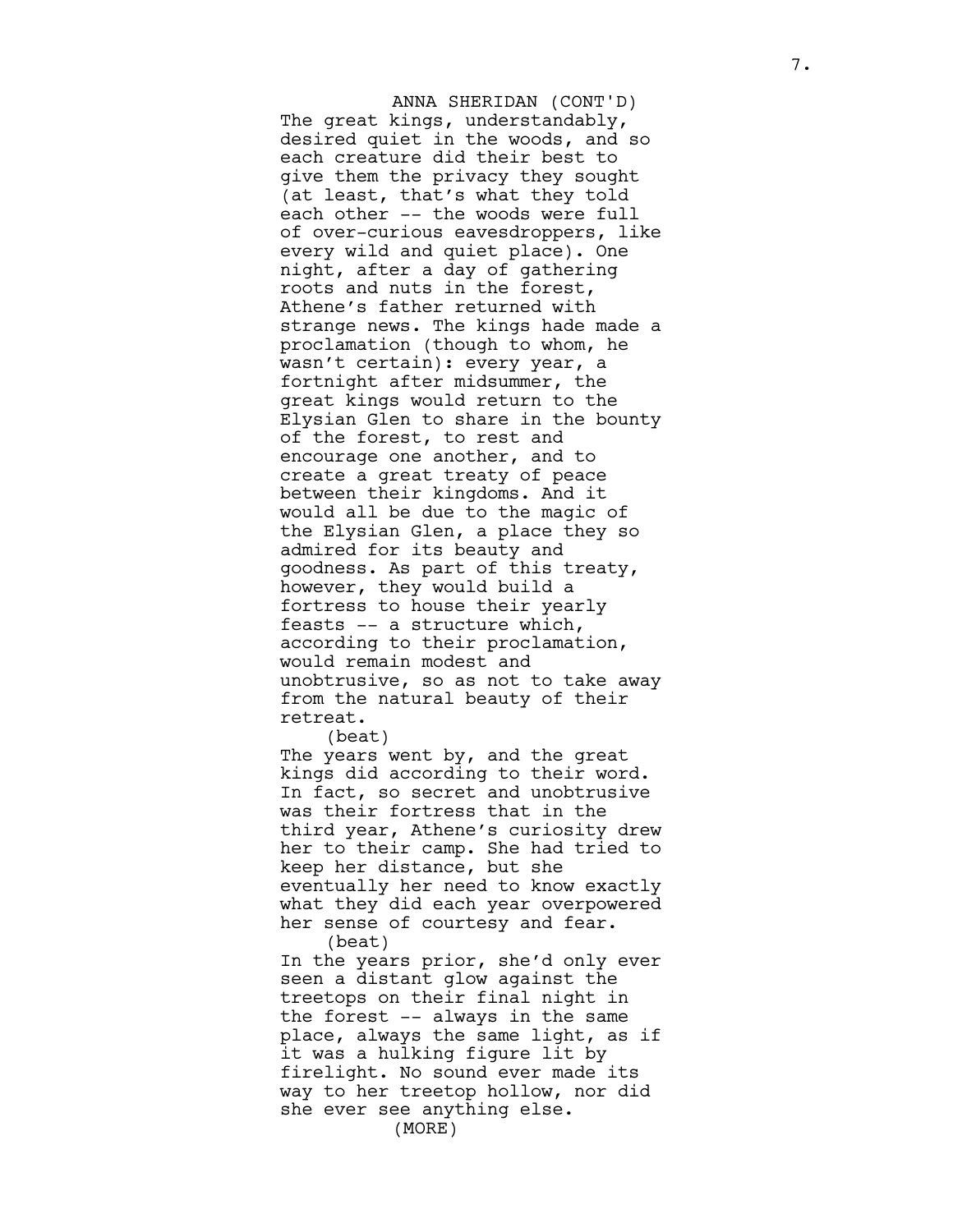But in this third year, as she crept closer to the secret camp of the kings, she saw that her eyes had not deceived her. It was a hulking figure that stood at the center of their camp. And Athene recognized her. ANNA SHERIDAN (CONT'D)

(beat) Themis, the goddess of justice, stood blindfolded and frozen into stone in the midst of the kings, lit by orange-red light as the bonfires roared ever higher. She was five times taller than any of the kings who gathered around her, covered in furs and animal skins that obscured their identities. They sang and changed in turn: hymns to Themis for her wise justice, hymn to Hermes, hymns to the great waters above and below and the rulers of each, and some songs that were too strange and alien for Athene to understand. She heard only snippets of their conversations, as the kings called one another's names above the cacophony Eilis... Claudio... Morpheus. As Athene watched, she found herself growing tired -- the night had been long, though these kings had not lost any of their fervor. As their songs reached a crescendo, two of the kings -- the ones she thought were named Morpheus and Eilis -- ran up the hill that stood at Themis' back. The arch of the mound led them up to her head, and once the two kings had leaned forward and covered the statue's ears, the kings below shouted with one voice: "In the shadow, we make silence." (beat)

With a new, strange feeling settling in her belly, Athene escaped back to her home without being seen. But despite her best efforts to forget, her memory of that eerie night stayed with her. (MORE)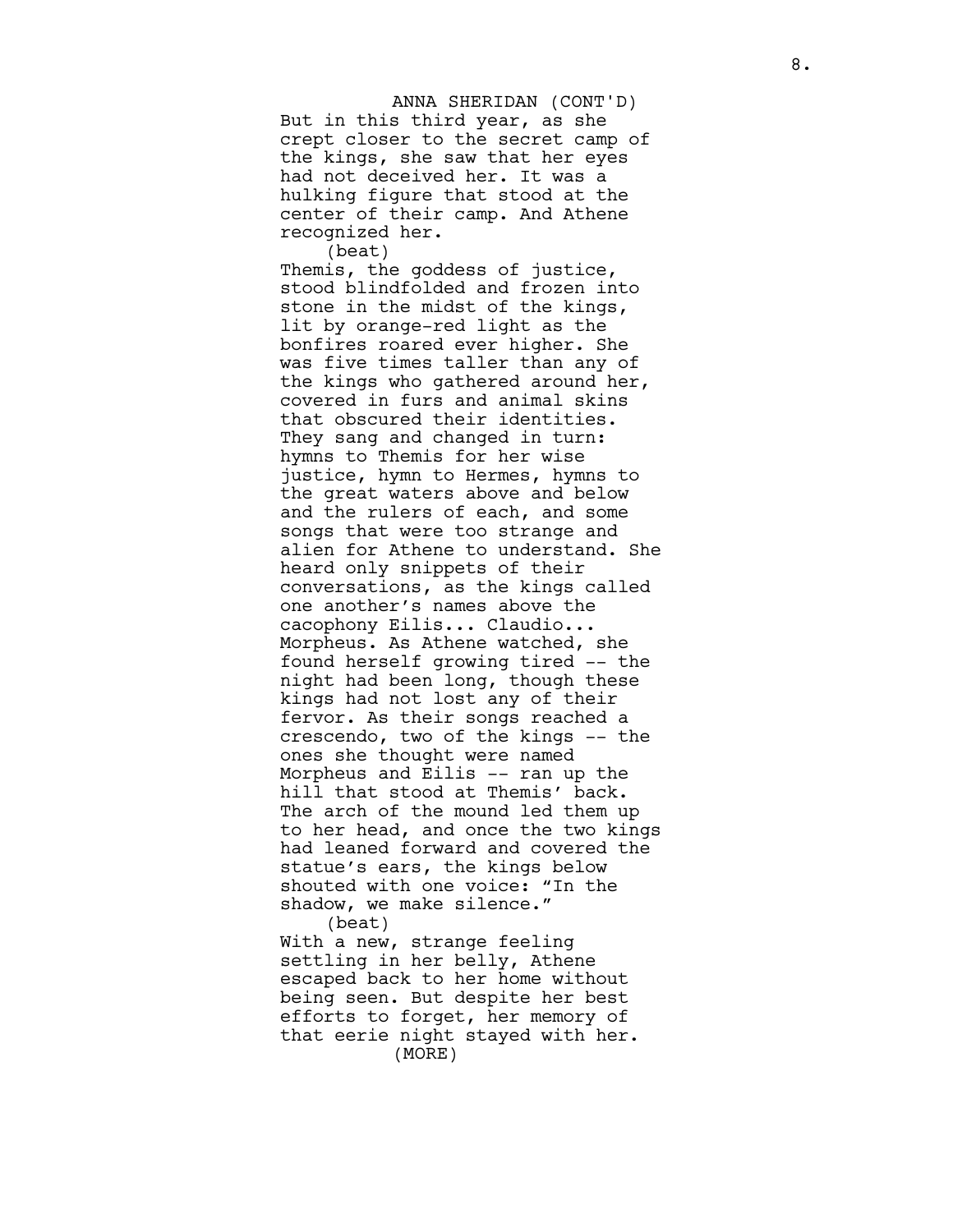She tried to live with this small disturbance year by year, and as time went on she noted that, with the protective wards the traveling kings had placed about the forest, peace reigned in the Elysian Glen more than it ever had. Every year, Athene's father came back with yet another reassuring tale of the beautification of the forest, the ways in which the comfortable kings were slowly changing the forest to suit their presence, and their endeavors to preserve and protect their home. It was important, after all, to keep the glen truly untouched by the outside world, to keep out the darkness and devastation that had taken root everywhere else beyond the borders of the wood. Athene's unease was a small price to pay for such a gift. (beat) ANNA SHERIDAN (CONT'D)

But in the tenth year of the great king's retreat, shortly before they were due to arrive, Athene's father -- brave, wise, and ancient as he was -- died. The Glen had lost its father, and so had Athene. And so the task of caring for the needs of her home fell to her, and as she tried to keep the cupboard stocked and the pantry full, she realized with growing alarm that it was becoming harder and harder to find food beneath the trees. Where there had once been berry patches bursting with plenty, rich veins of wild onions and tubers growing amongst the roots of the trees, and orchards of crooked nut trees, the kings had leveled and razed the earth to expand their ever-growing fortress, now more palatial than their promises had ever indicated. Athene was forced to venture further and further into the Glen, sometimes even to the very boundary of other lands filled with darkness, just to fill her aching belly. And as her desperation grew beyond her fear -- she stepped beyond that boundary. (beat)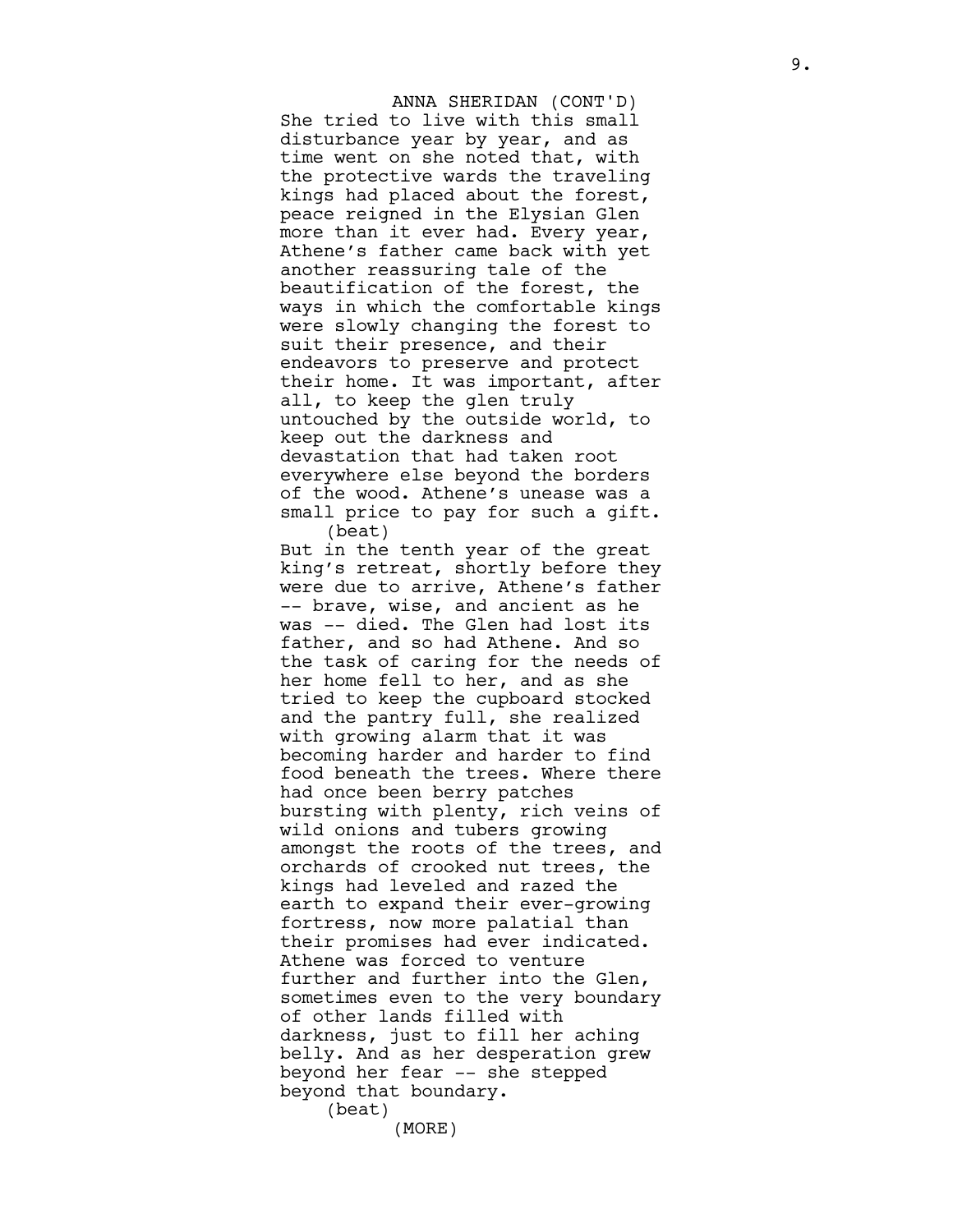What she found there shocked her, though not for the reasons she expected. With her slight frame and nimble wings, she was able to slip into the shadows of these lands unseen -- places of heavy rain and broad leaves, places of mountains and spiny, grasping undergrowth, even places of snow and ice that left her shivering each night. And in each place, she recognized a different voice from that night in the Glen -- the voices of the great kings, finally matched to stern, determined faces. She saw them beating the creatures and peoples of their lands, forcing them to mine and grow and raze and re-shape their lands until not even a single wild rose could bloom upon it. They dragged those who disobeyed into caves and cities underground from which only screaming could be heard, burning their homes and forcing them to accept the dictates of their new and brutal leaders: to build out farther and destroy any living thing that grew in their way. And any good and perfect thing that the people managed to find for themselves, the kings found, and took, and transported to the Elysian Glen. ANNA SHERIDAN (CONT'D)

(beat)

Horrified, Athene followed these roving companies of enforcers and bailiffs, traveling so far from her home that she was sure she'd never make it back. And in each and every place, she saw the same thing. In every land beyond the borders of her home, the kings used pain to turn the innocent to utter destruction and servitude. In every shadow, they sought to make perfect silence. At last Athene, fearing for her own life, fled in the direction of the setting sun, only to find herself upon the shore of a storm-tossed sea. The sight of the ocean, only a legend in the landlocked forest of her youth, terrified her.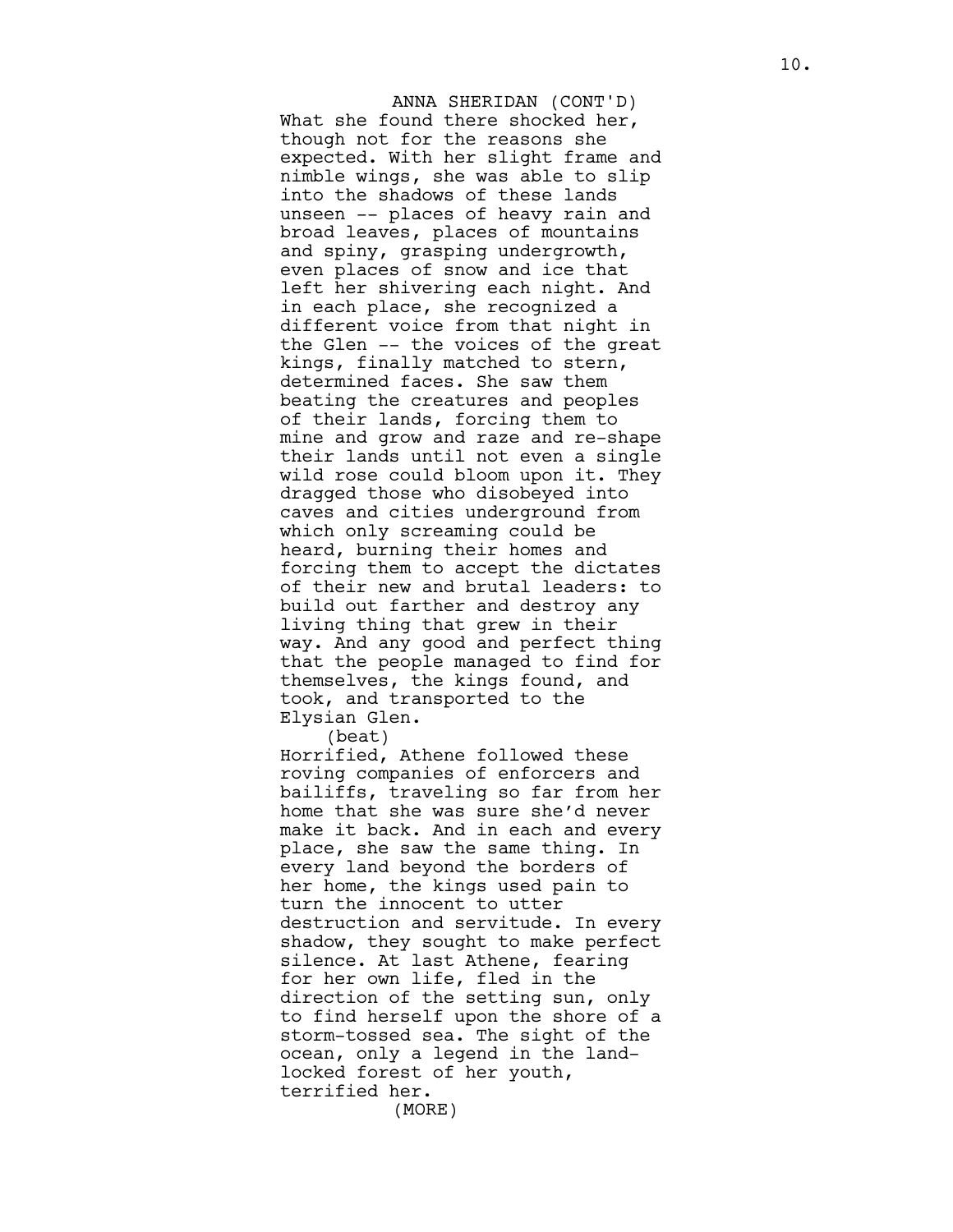But upon the misty shoreline, she saw a tall, abandoned tower standing alone, and she fled into it. There, with her spirit weakened by the greed, the violence, and the lies of those great kings, she decided that she would no longer continue. She stopped eating. She curled up in a corner of the tower's uppermost room, and there attempted to sleep though her death. ANNA SHERIDAN (CONT'D)

(beat)

But on the night she was sure would be her last -- her father appeared to her in a dream. His face was anguished, and he cried to his daughter to return to their home and set things to right. Through tears, he told her to make her way into the great fortress of the kings, to their most holy meeting place, and remove the blindfold from the effigy of Themis. He explained that the kings, drunk on power and perverting justice at all turns, held Themis not as a god, but as a prisoner. So long as they kept her blindfolded, they could continue to hoard the treasures of the world for themselves without fear of retribution. Once she removed the blindfold... she need only stand out of Themis' way. He begged her to return, and promised that if she did this, she would not be alone -- that the downtrodden creatures of the world and the Elysian Glen would aid her in her quest.

(beat)

Her father stopped for a breath as Athene took this all in, and then said, low and hushed, that if she did this, then his soul would finally be able to escape its torment. He had failed to act -- to protect the Glen, protect Athene, protect the other lands now suffering at the hands of the nowfearless kings. His face twisted, and he seemed to hold back something great and terrible within himself...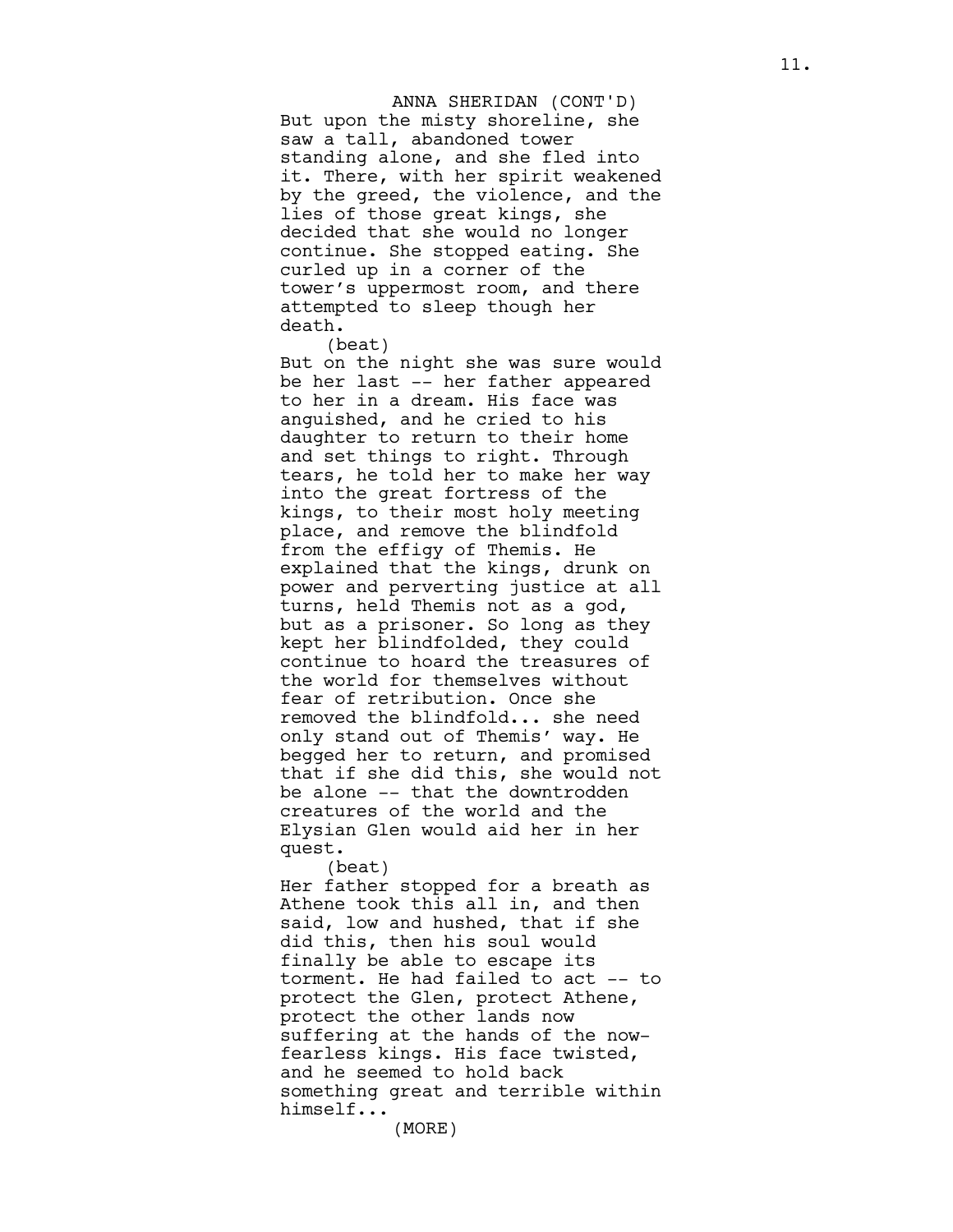something he dared not say, even in death. ANNA SHERIDAN (CONT'D)

(beat)

Reaching into his bag, he produced two things: first, a pair of sharp knitting needles to undo the great knot at the back of Themis' blindfold, and second -- a small evil eye token, the bright blue of its iris shining like a searchlight into the oppressive night. This, he said, would offer her stealth and protection on her journey to the fortress.

(beat)

Athene's knees shook as she looked at the gifts in her father's hands. She was uncertain, but she didn't have time to second-guess. As he spoke, monstrous waves rose up behind her father, only moments from sweeping him away. Even as they did, she snatched the gifts from his grasp with trembling h a n d s .

(beat)

She awoke to find a meal of nuts and berries piled beside her head, and she devoured it before she noticed her father's gifts lying on the windowsill beside a small, curious songbird. With a whistle, it flew away from the tower, gliding down through the calm morning air of the seaside. (beat)

As her father had promised, the people and creatures of the lands she passed through seemed to find her as she made her weary way back towards Elysian Glen. They offered her food and shelter, and some even joined her on her journey to ensure she made it home safely. In a time that felt far shorter than her journey out, she found herself steps away from the border of the Glen. She rubbed her evil eye token for luck, as she had so many times before, and flitted into the familiar shadows of her home. (MORE)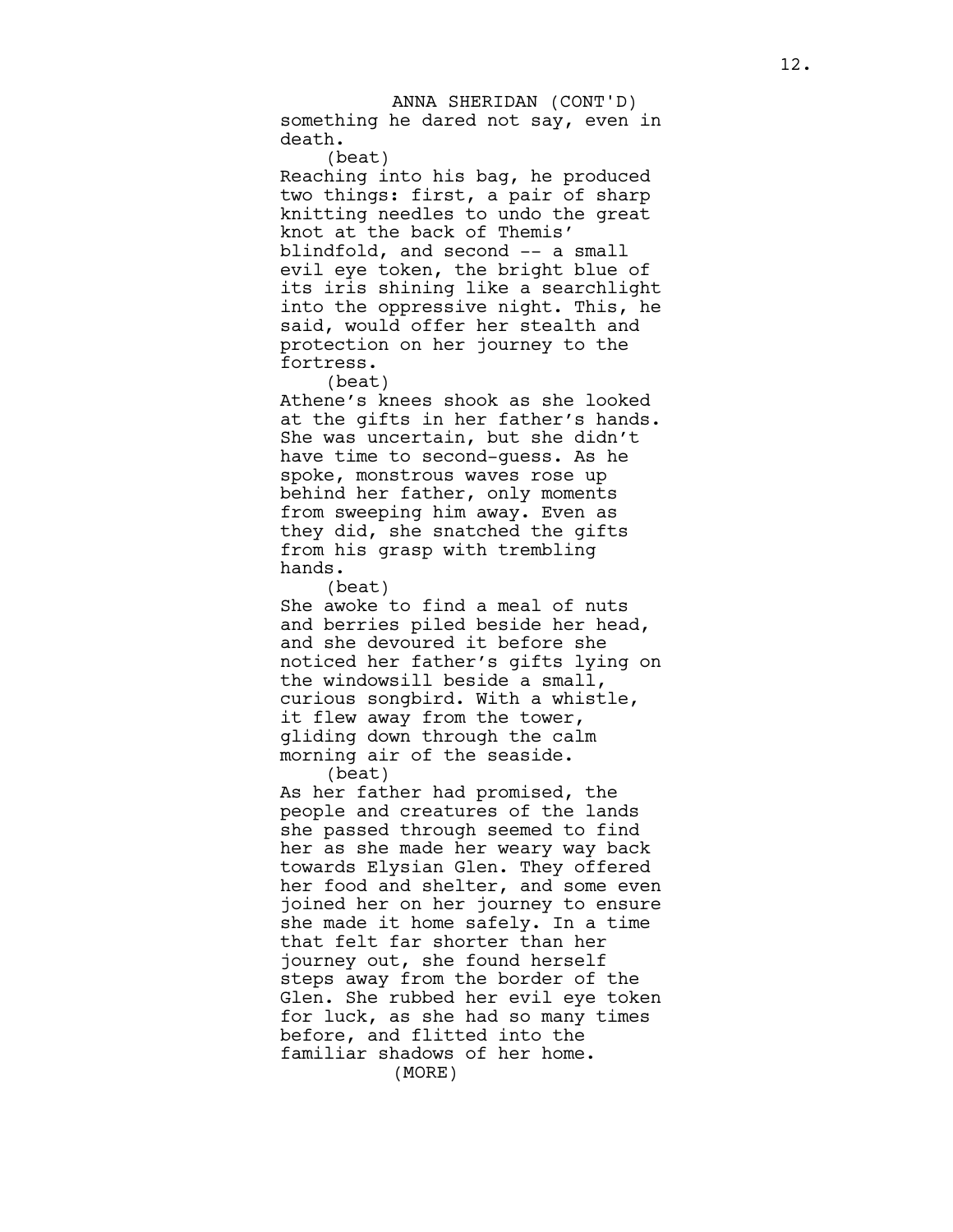She felt the eyes of the king's protective wards turn towards her, but the pendant gave her protection from their full effect. Further and further she journeyed into the forest, but as she neared the fortress at its heart, her pendant grew heavier around her neck. (beat) ANNA SHERIDAN (CONT'D)

On the final morning, Athene woke with the realization that she would not have the strength to both carry the pendant and undo the great blindfold around Themis' eyes. She went as far as she could that day, but only a few hundred paces from the walls of the fortress, she stopped. She could go no further like this. And so, with all the strength she could muster, she cast the pendant aside, and took off at full speed towards the sleeping goddess. The creatures who'd followed her attempted to shield Athene from the attacks of the kings' guard, but they could do little but stand in the way of their blades. Athene felt their sacrifices, but couldn't risk stopping to help them. She was so very, very close to freeing her father. To saving her home. And she had to keep going.

(beat)

She was only steps away now, all the strength of her legs and wings behind her as she sprinted up the hill behind Themis' head, when suddenly... King Morpheus dropped from a branch above, blocking Athene's path. With a wicked smile, he noted the weariness on her face, the dirt caked on her clothes, the knitting needles gripped in her shaking hands, as if they could protect her from a warrior like h i m .

(beat)

And then... he surprised her. He agreed to let her remove Themis' blindfold, promising that he would not try to stop her if she did. But he also warned her that if she did so, she would pay a terrible price. (MORE)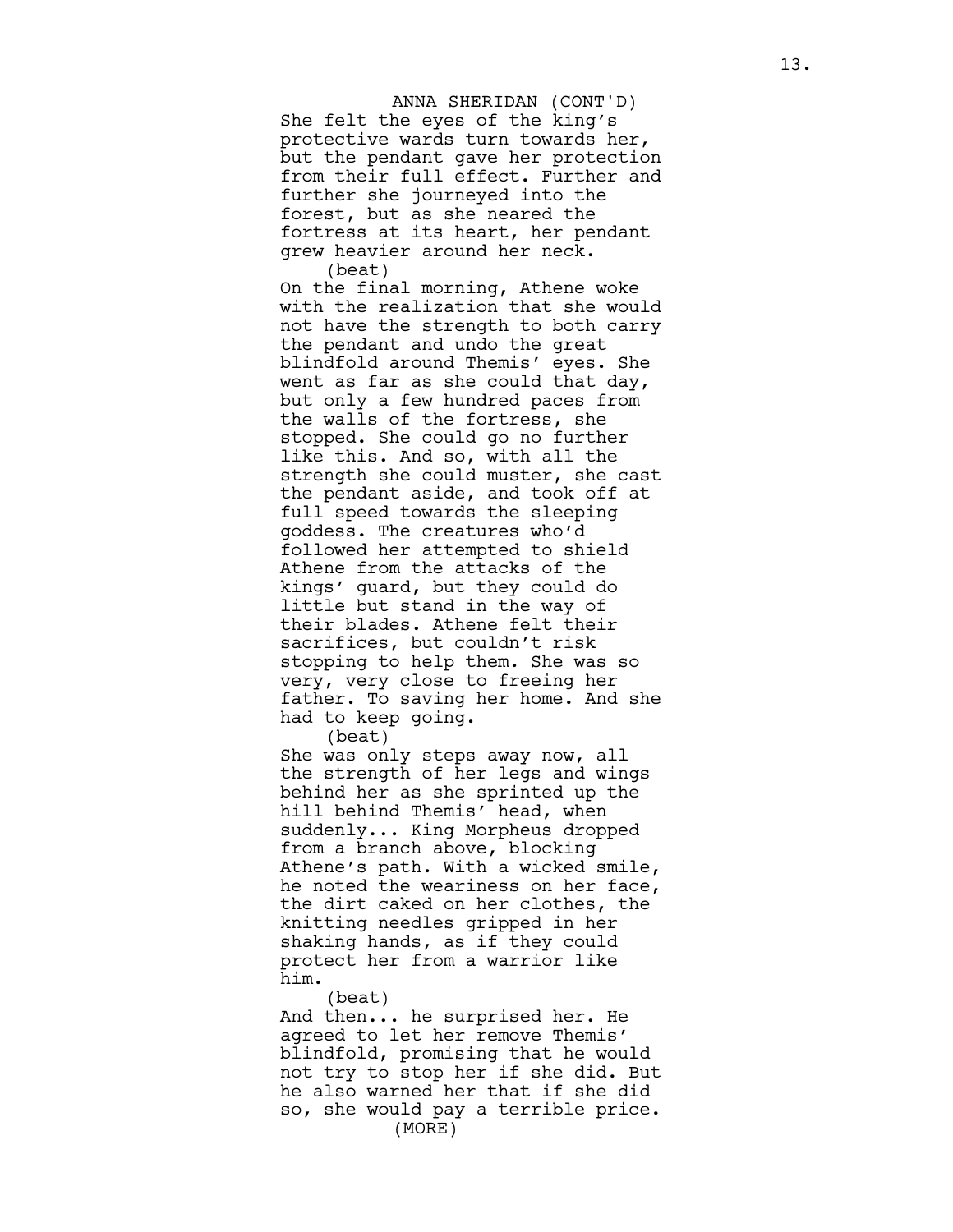Athene's belly went cold as he said that as she worked the knot, Themis would awaken just enough to begin telling her truths about her father... things she did not know, and things that would most certainly make her lose her mind for grief and shame. Even if she lasted long enough to remove the blindfold fully and unleash Themis' wrath upon the evil kings, she would be too far gone to see justice restored to the land. (beat) ANNA SHERIDAN (CONT'D)

The dark king finished his warning, stepping aside to let Athene pass. To her eyes, he seemed to stand upon a mountain of certainty. There was no lie in his voice. The way was clear. She had only to take three steps forward and undo the knot, and her work would be complete. Yet her feet were frozen to the earth beneath her as Morpheus' words ran through her mind. Could she risk her sanity for the chance to restore justice? What if she was unable to complete her task, losing her mind for nothing? And what good would it do to save her home, if her mind could no longer see it for what it was?

(longer pause, quieter) As the animals of the Glen tell it... Athene did undo the knot. The goddess Themis did tell her terrible truths -- that Athene's own father was the one who sold the Glen for pennies, a land he'd only gained through treachery and betrayal. He gave up to these traveling, pillaging kings, and he was too cowardly to deny them everything they asked, even though he knew everything that was about to happen.

(beat)

Even so... Athene succeeded. As Themis ended her tale, the creatures of the forest gathered from miles around to tell Themis of their woes, of the kings' oppression and greed. (MORE)

1 4 .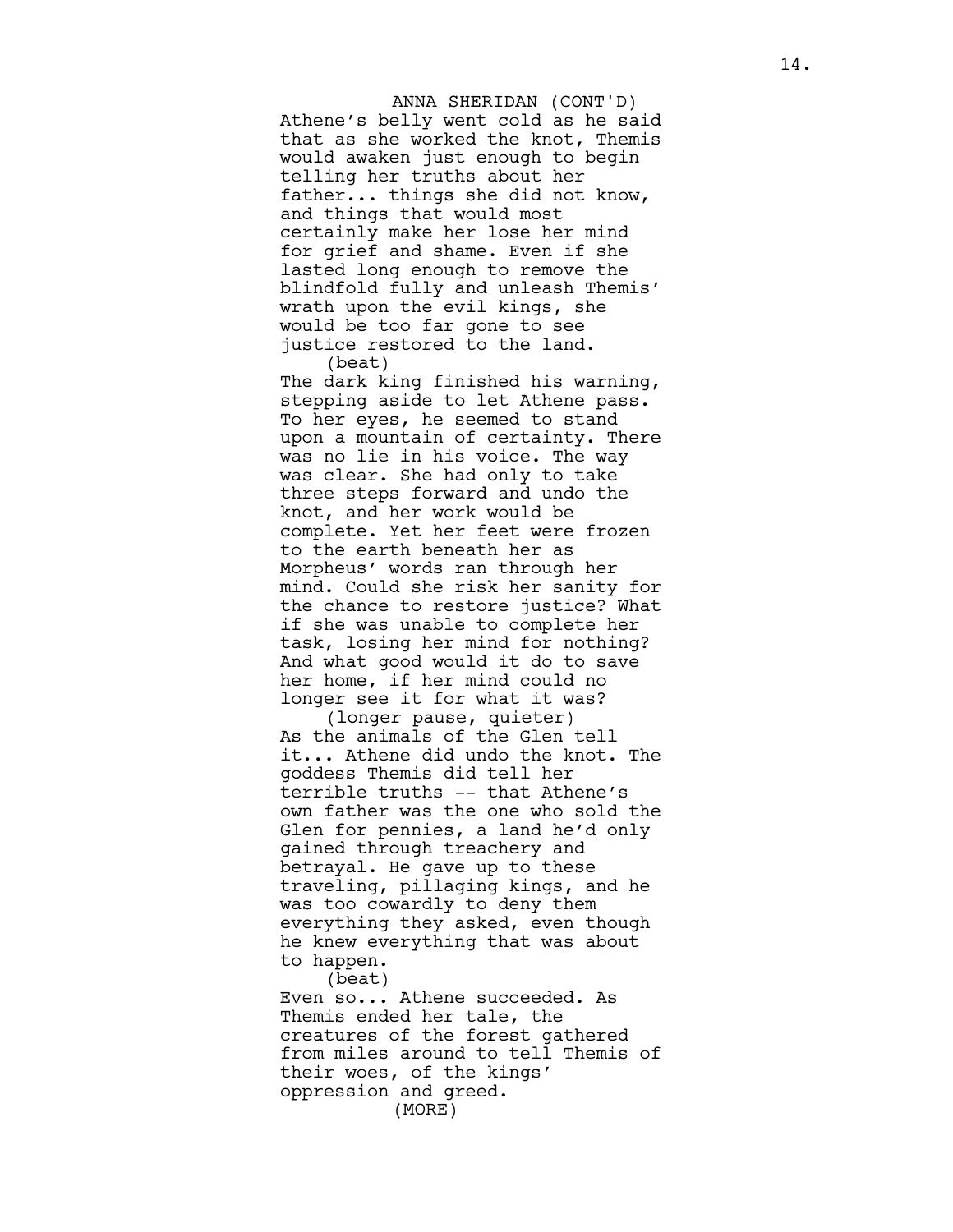The tales of loss, grief, and pain resonated through the forest, and as they spoke, the wrath of Themis filled her with strength. So she seized the first of the evil kings she could see -- Morpheus, frozen in terror on the hill behind her - and with a single movement, swallowed him whole. (longer pause, considering) The tale of Themis -- of what happened next, and how the world was healed and set to right -- that is still unwritten. But the goddess is moving. And the kings will not outrun her. As for Athene... (long pause, considering; her voice cracks ANNA SHERIDAN (CONT'D)

CLACK.

4. INT. MERIWETHER FACILITY - SAM'S QUARTERS - DAY

slightly)

She was never seen again.

Sam sits in silence for a long moment, considering what he just heard.

## SAM BAILEY

(staggered, conviction building) How could I have been so blind? I flat-out refused to listen to what I thought were just fairytales and ramblings... just Anna composing another story. But this... she outright admits she knew she was going to disappear. That has to be what this is -- Athene is clearly a stand in for herself. Athene; Anna Sheridan. Morpheus; Morrison, there in her final moments. But if she knew -- what was in that bunker that she needed so badly that she'd risk her life to face him? What did she think would happen? Morrison survived, so if this is all some kind of... allegory for her visions, then it didn't work. Themis didn't eat the evil king. But why? And when did she first see this? (MORE)